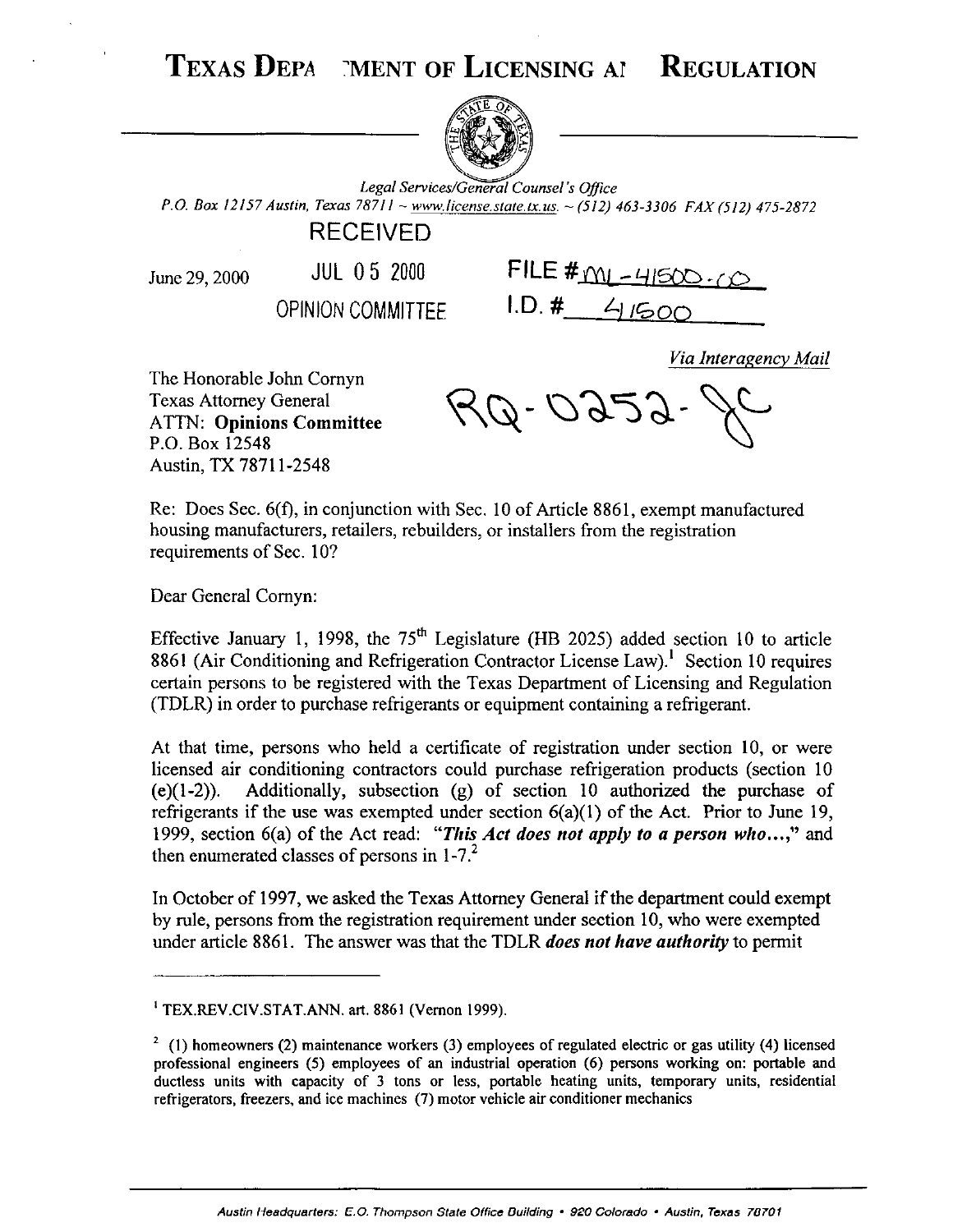persons exempt from licensing requirements under sections  $6(a)(3)$ ,  $(5)$ ,  $(6)$ , and  $(7)$  to purchase refrigerant products.

I have a similar inquiry with respect to manufactured home manufacturers, retailers, rebuilders, or installers.

Section 6(f) of article 8861 reads:

**This article does not apply to a person or firm that is licensed as a** manufacturer, retailer, rebuilder, or installer and regulated pursuant to the Texas Manufactured Housing Standards Act, (Article 5221f, Vernon's Texas Civil Statutes) and that engages exclusively in air conditioning and refrigeration contracting for manufactured homes provided that the installation of air. conditioning components at the site where the home will be occupied is performed by a person licensed under this Act. (emphasis added here)

My question is: Does Sec. 6(f), in conjunction with Sec. 10 of Article 8861, exempt manufactured housing manufacturers, retailers, rebuilders, or installers from the registration requirements of Sec. 10, Article 8861? More specifically, does the language in subsection  $6(f)$ , "this article does not apply..." contemplate the entire article including section 10, or does the subsequent legislation that enumerates who is exempt from section 10 preempt the general language in subsection 6(f)?

Our initial analysis followed Letter Opinion No. 98-010, in that section IO is the controlling section over exemptions to the refrigerant registration requirements, and section 6 exemptions apply solely to air conditioning and refrigeration contracting license requirements.<sup>4</sup> We also noted the import of section 3B, which has not been amended, that states unless a person is exempted under section 6, a person may not *perform* air conditioning and refrigeration *contracting without* n *license.* Section 3B appears to indicate that the section 6 exemption is applicable only to the contracting licensing requirement and not to the refrigerant purchase registration requirement. However, subsequent amendments to sections 6 and 10 of article 8861 complicate our analysis.

Effective June 19, 1999, HB 1064 (passed May 24, 1999) of the 76" Legislative Session amended Article 8861, section 6(a) in the following manner: *Except as provided 6v Section IO of this Act, this Act does not apply to a person who... (underline indicates new language)* 

<sup>&</sup>lt;sup>3</sup> Letter Opinion 98-010 was withdrawn for reconsideration on June 10, 1998 at Senator Truan's request. House Bill 1822 of the 76<sup>th</sup> Legislature mooted the department's initial inquiry and Senator Truan's subsequent questions. On or about August 5, 1999, your office closed its file Letter Opinion No. 98-010 (1998).

<sup>&</sup>lt;sup>4</sup> ".... those persons not specifically authorized to purchase refrigerants are forbidden to do so." L.O. 98-010, page 2.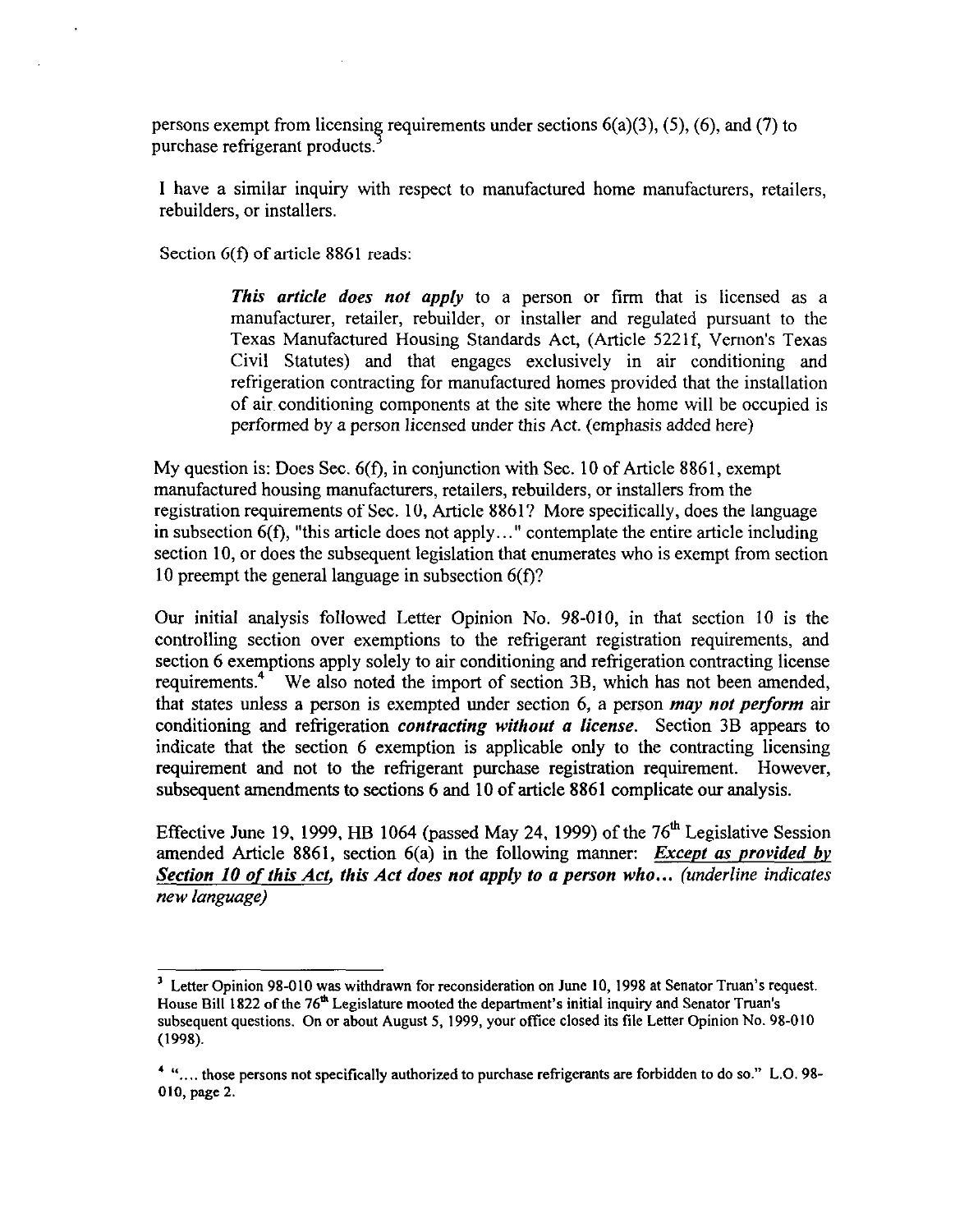HB 1064 also amended section 10 *(g)* to read: *A purchaser may purchase refrigerants if that person's use is exempt under Section*  $6(a)(1)$ *, (3), (5), (6), or (7) of this Act...* 

In HB 1822 (passed May 19, 1999), the 76" Legislature amended Section 10 by adding subsection *(i): This section does not apply to persons exempt under Section 6(a)(3), (S), or (7) of this Act* 

The  $76<sup>th</sup>$  Legislature did not amend section  $6(f)$  (the licensing exemption for manufactured housing manufacturers, retailers, rebuilders, or installers),<sup>5</sup> nor added manufactured housing entities to the list of persons exempt from the section 10 registration requirements.

With respect to a manufactured housing entity exemption, it appears that sections 6(f) and 10 are irreconcilable. Section 10 enumerates who may purchase refrigerant products without registering, and does not specify manufactured home manufacturers, retailers, rebuilders, or installers in that group. Section 6(f) specifically states manufactured home manufacturers, retailers, rebuilders, or installers are exempt from the entire article.

The Legislature had the opportunity to exempt manufactured home manufacturers, retailers, rebuilders, or installers from the registration requirement when it exempted three additional categories of purchasers, and did not. The  $76<sup>th</sup>$  Legislature in two amendments, added additional categories of persons exempt from registration requirements in section 10, but did not specify an exemption for manufactured housing entities. However, a second negative inference can be gleaned from the Legislatures' action of amending section  $6(a)1-7$  (adding the words, "except as provided by section  $10$ " to modify "this act does not apply..."), but not changing section  $6(f)$  (leaving the words "this article does not apply.").

Our analysis brought is to conclude that the competing exemptions in section 6  $\&$  10, with respect to manufactured housing entities, cannot be reconciled or harmonized. Because the irreconcilable sections in article 8861 occurred in one amendment (HB 1064), section 311.025 (Irreconcilable Statutes and Amendments) of the Government Code is not instructive.

The Texas Manufactured Housing Association and the Texas Air Conditioning Contractors Association, on behalf of their respective members have an interest in your opinion, and may wish to brief your Honor.

<sup>&</sup>lt;sup>5</sup> The 75<sup>th</sup> Legislature (HB 2703) amended section 6(f) in the following manner: (f) This article does not apply to a person or firm that is licensed [registered] as a manufacturer, retailer, rebuilder, or installer and regulated pursuant to the Texas Manufactured Housing Standards Act (Article 5221f, Vernon's Texas Civil<br>Statutes) and that engages exclusively in air conditioning and refrigeration contracting for manufactured homes provided that the installation of air conditioning components at the site where the home will be homes provided that the installation of air conditioning components at the site where the home will be occupied is performed by a person licensed under this Act p